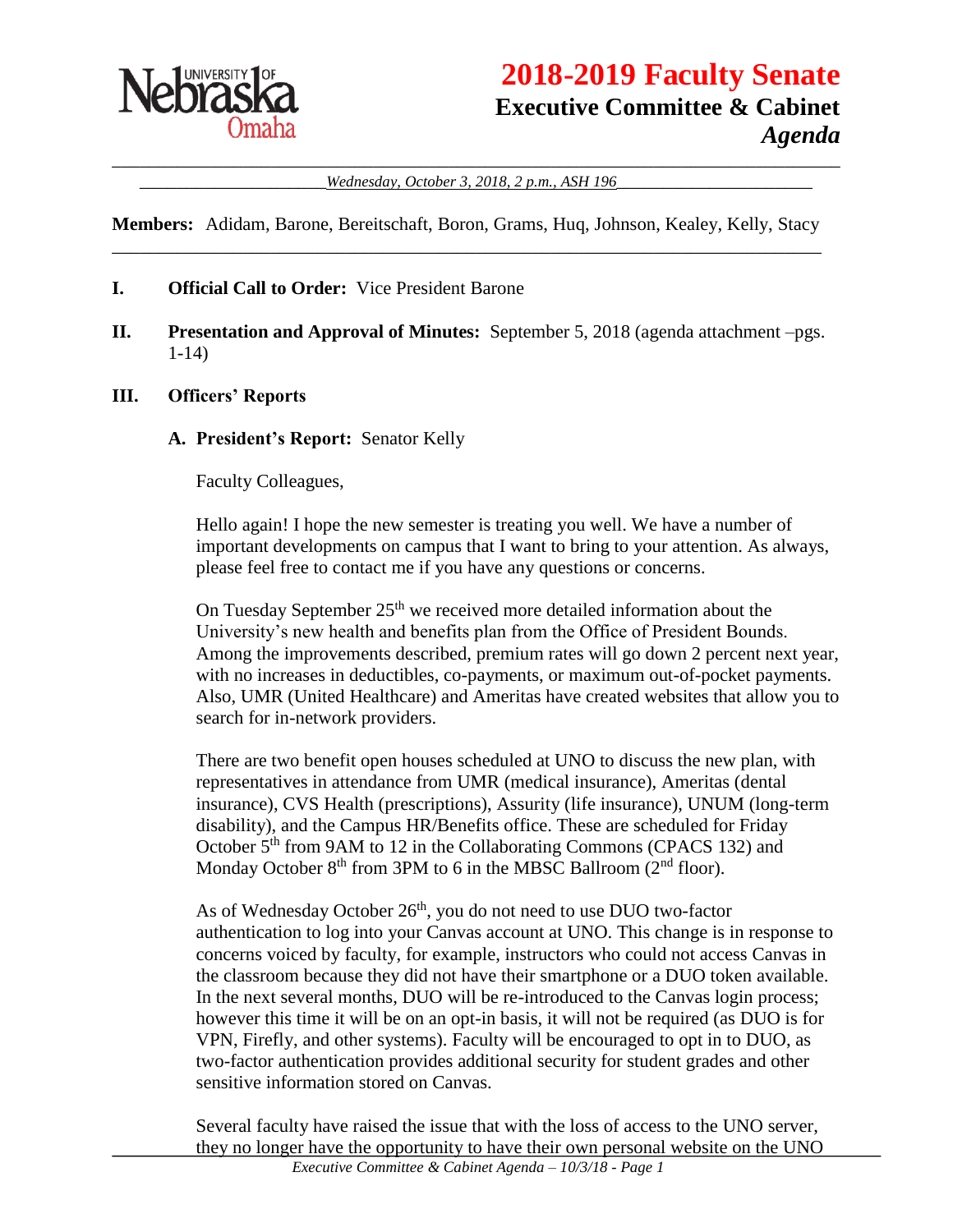server. One solution, raised by Senior Vice Chancellor B.J. Reed and by Jason Buzzell, the Director of Digital Communications, is to use the newly expanded faculty profile page; for example, faculty can post a link on this page to a personal website (which is their responsibility to manage). The faculty profile page also enables any changes made in Digital Measures to appear on the page within 24 hours.

Finally, I have spoken with John Amend, the Assistant Vice Chancellor for Facilities Management and Planning and with Doug Ewald, the Vice Chancellor for Business, Finance, and Business Development about two issues raised by faculty. The first is the lack of faculty representation on the Committee on Facilities Planning and the second is the lack of timeliness of Committee meetings (in the past, the Committee has met just once a year and typically after major projects are underway). We are working to address these issues. The next meeting is tentatively scheduled for mid-November; among the topics we will discuss are space utilization, change in the use of existing facilities, development of physical facilities, and long-range planning. I will have more details when plans for the meeting are finalized for anyone who wishes to participate.

Please feel free to contact me anytime if you have questions. You can reach me by phone at 4-4124 or by email at [cmkelly@unomaha.edu.](mailto:cmkelly@unomaha.edu)

Best wishes.

### **B. Secretary/Treasurer Report:** Senator Stacy

**1. EC&A:** September 19, 2018

### **Facilities Planning Committee:**

Currently President Kelly and 3 Faculty Senate appointed faculty members serve on the Facilities Planning Committee. Other senators are invited to participate. There is a tentative meeting scheduled for early November.

In response to the story in the Omaha World Herald about 1500 solar panels to be installed on three buildings at UNMC, Senator Richard Stacy asked when UNO was going to get solar panels. Chancellor Gold explained the circumstances associated with the UNMC project. He also stated that he would support initiatives to bring solar energy to UNO. Senator Stacy said he would bring the topic up to the Goals and Directions Committee on which he serves as a member.

### **Faculty Websites**:

Faculty will be able to link URLs to their individual profile page.

### **Access to course evaluation information by department chairs and directors**.

Senior Vice Chancellor Reed said that although chairs and directors have access to course evaluation information, they are warned to not look at them unless they have a specific need to do so. He did not discuss what the penalties are for violations.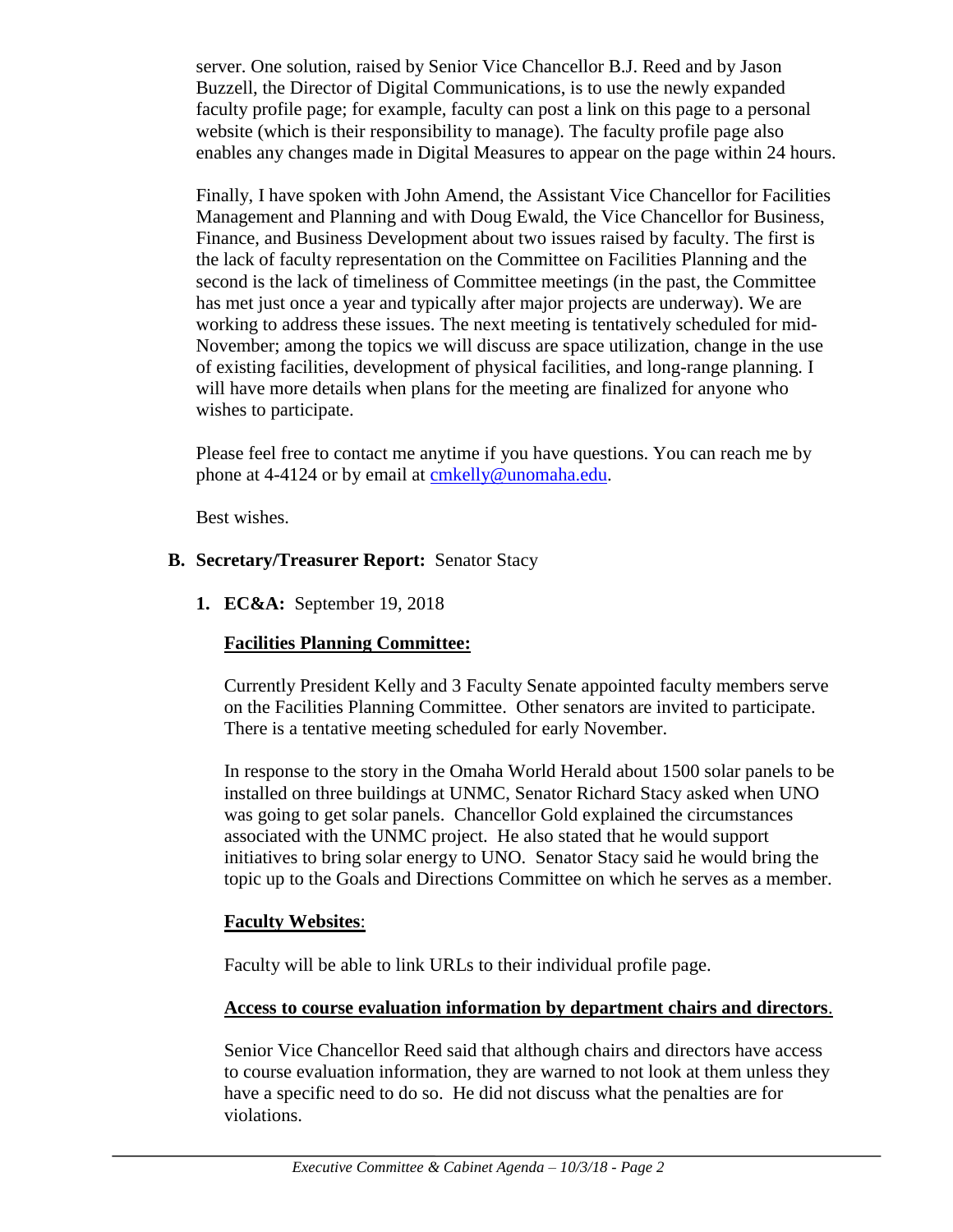#### **2018-2019 Resolution Action Table (Action Pending and Current Resolutions)**

| Res. | Date                     | <b>Title</b>               | <b>Admin</b> | Sent for      | Denied/         | <b>Final Action/Resolved</b> |  |  |
|------|--------------------------|----------------------------|--------------|---------------|-----------------|------------------------------|--|--|
| #    | <b>Senate</b>            |                            | Accept       | <b>Senate</b> | Deferred/       |                              |  |  |
|      | <b>Passed</b>            |                            |              | <b>Action</b> | In              |                              |  |  |
|      |                          |                            |              |               | <b>Progress</b> |                              |  |  |
| 4347 | 9/12/18                  | University for the         | 9/13/18      |               |                 | Acknowledged                 |  |  |
|      |                          | Advancement of             |              |               |                 |                              |  |  |
|      |                          | Teaching (UCAT)            |              |               |                 |                              |  |  |
| 4346 | 9/12/18                  | <b>UNO Professional</b>    | 9/13/18      |               |                 | Acknowledged                 |  |  |
|      |                          | <b>Conduct Committee</b>   |              |               |                 |                              |  |  |
| 4345 | 9/12/18                  | <b>Faculty Grievance</b>   | 9/13/18      |               |                 | Acknowledged                 |  |  |
|      |                          | Committee                  |              |               |                 |                              |  |  |
| 4344 | 9/12/18                  | <b>Ballot</b> for Academic | 9/13/18      |               |                 | Acknowledged                 |  |  |
|      |                          | Freedom & Tenure           |              |               |                 |                              |  |  |
|      |                          | Committee                  |              |               |                 |                              |  |  |
| 4342 | 5/9/18                   | Resignation and            | 9/13/18      |               |                 | Acknowledged                 |  |  |
|      | 9/12/18                  | Replacement of             |              |               |                 |                              |  |  |
|      |                          | Scott Glasser,             |              |               |                 |                              |  |  |
|      |                          | <b>CFAM</b> Senator        |              |               |                 |                              |  |  |
| 4339 | 5/9/18                   | 2018-2019 Standing         | 9/13/18      |               |                 | Acknowledged                 |  |  |
|      | 9/12/18                  | <b>Committee Vice</b>      |              |               |                 |                              |  |  |
|      |                          | Chairs                     |              |               |                 |                              |  |  |
| 4333 | 5/9/18                   | 2018-2019 Standing         | 9/13/18      |               |                 | Acknowledged                 |  |  |
|      | 9/12/18                  | <b>Committee Chairs</b>    |              |               |                 |                              |  |  |
| 4341 | 8/15/18                  | Replacement of             | 8/18         |               |                 | Acknowledged                 |  |  |
|      |                          | <b>CPACS</b> Senator       |              |               |                 |                              |  |  |
|      | <b>TO BE FOLLOWED UP</b> |                            |              |               |                 |                              |  |  |
|      |                          |                            |              |               |                 |                              |  |  |
|      | <b>CARRIED FORWARD</b>   |                            |              |               |                 |                              |  |  |
|      |                          |                            |              |               |                 |                              |  |  |

**2. Treasurer's Report:** Senator Stacy (September 2018) (agenda attachment – pg. 15)

### **IV. Standing Committee Reports**

### **A. Committee on Academic and Curricular Affairs:** Senator Kealey

The Committee met September 26, 2018. Present: Senators Hale, Kealey, MacArthur, Randall, Schaffer, Woody

**Item 1:** Selection of Vice-Chair of Committee. Dr. Kelly MacArthur, an Assistant Professor of Sociology volunteered to serve as the Vice-Chair. This was formalized by a nomination and second. The vote of the committee was unanimous. Dr. MacArthur is now the Vice-Chair of the Committee.

**<u>Item 2:</u>** Review of a proposal by the Department of Accounting in the College of Business Administration to **change its unit designation** from a Department **to a School**. Professor Susan Eldridge, the chair of the Department of Accounting was present to answer questions about the proposal.

The committee found little to challenge/question in the proposal. The Department laid out a well-reasoned argument that explaining the professional nature of the program and that the designation was important to certain external constituencies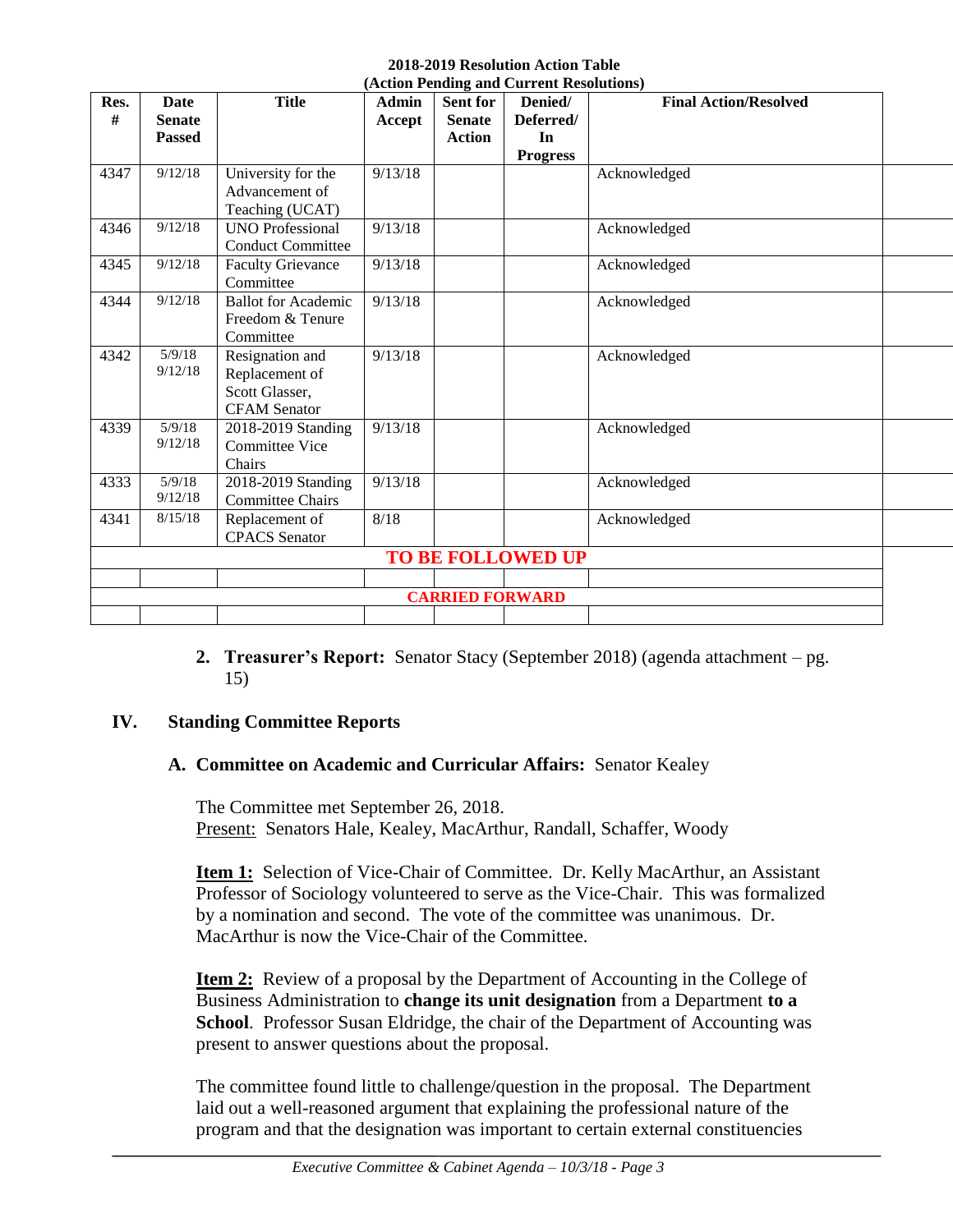when comparing Accounting education programs across the state, region and nation. UNO's Department of Accounting has established some distinction as it is one of only 182 other Accounting programs (internationally) that has received separate (from the College of Business) program accreditation from the Association to Advance Collegiate Schools of Business (AACSB). Professor Eldridge was excused and the committee unanimously voted to move this proposal to the full Faculty Senate for their review and approval.

### **RESOLUTION: Approval of the Proposal for a School of Accounting**

**WHEREAS** The Department of Accounting in the College of Business Administration has brought forward a proposal to change its academic unit designation from a department to a School, and,

**WHEREAS** the Department's proposal has carefully described how it meets the comprehensive criteria established by the University of Nebraska for the classification/designation as a school, and

**WHEREAS** Dean of the College of Business has strongly supported this proposal, and,

**WHEREAS** the Advisory Board of the Department has encouraged the efforts of the Department in the development of this proposal,

**THEREFORE, BE IT RESOLVED** that the UNO Faculty Senate, with the above matters being taken into consideration, does hereby approve the proposal.

~~~~~~~~~~~~~~~~~~~~~~~~~~~~

**Item 3:** Review of a proposal from the Graduate College; College of Business Administration (CBA); College of Information Sciences and Technology and the Mathematics Department of the College of Arts and Science to establish an interdisciplinary **Master of Science in Data Science** degree program. Professor Dustin White was present to represent CBA; Professors Mahbubul Majumder and Andrew Swift were present to represent the Department of Mathematics.

The representatives from CBA and Mathematics spoke to the increasing demand for the broader skills represented by this proposal. This proposal was apparently developed organically as a result of interactions/conversations various members of the parent Colleges and Departments have had with employers as data has become more available within those employer organizations. There was some discussion in the committee about the opportunities for extending the collaboration beyond the hosting departments. For example – we observed that some students in Sociology and/or Psychology program might find this opportunity attractive. There was also discussion that courses from other departments (again with a focus on Psychology and Sociology) might be valid substitutes for some of the elective and or core classes – depending on a particular student's preferences and goals. The representatives believed that if these situations occur the Program Director and Graduate Program Committee would have the flexibility to adjust the program definition to meet student needs.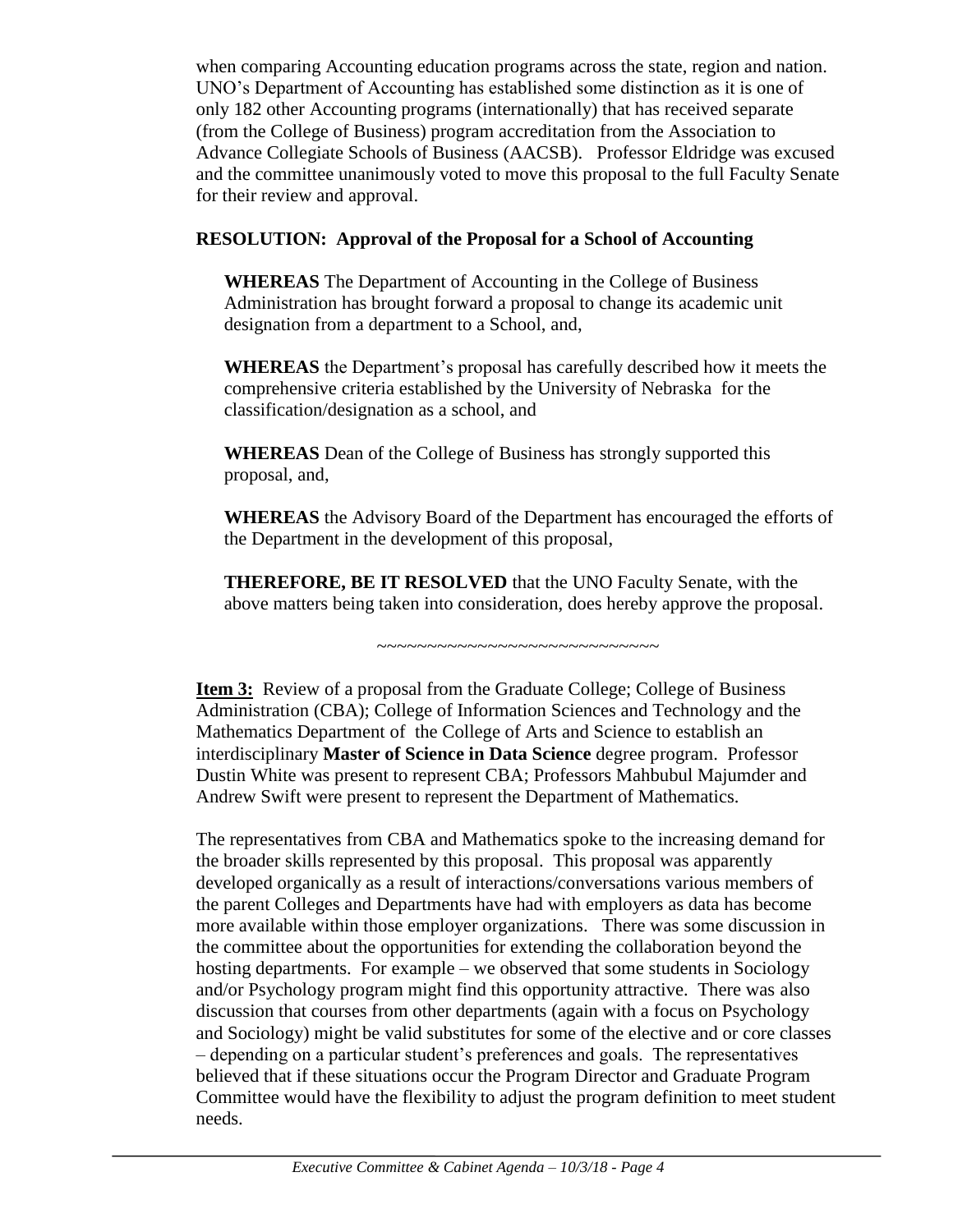There was also discussion about the administrative and academic management of the program. Specifically – the current version of the proposal did not set out the composition of the Graduate Program Committee for this degree. Some of the committee were concerned that this raises the possibility of the program becoming orphaned. The Chair was charged with communicating with the Graduate Dean to learn about the provisions for this program's leadership.

Other than the oversight with respect to the explicit definition of the Graduate Program Committee and Program Director the committee believed this is an excellent proposal for all of the reasons laid out in the proposal and voted unanimously to pass a resolution in support of this program for the full Faculty Senate to consider.

### **PENDING:**

**1. Early College High School:** *(EC&C sent to A&CA 2/7/18)* FYI: E-mail received 2/5/18 from Senator Adams:

*At Friday's English Department meeting, as we discussed Dual Enrollment and other issues, a new program in the Millard School District dominated much of our discussion and members of the department asked me to take this issue to Faculty Senate. In short, our department has concerns about the various impacts of a program called Early College High School* 

*<http://mshs.mpsomaha.org/academics/early-college-high-school> The program says high school students can earn an Associate degree from Metro and that those credits will fulfill the general education requirements at UNO. Members of my department are concerned about how this might threaten enrollments at UNO and about the quality of such a program (it seems, for example, that a 10th grade English course could satisfy the English 1150 writing requirement at UNO). I would like to put this on the EC&C agenda as a point of discussion to determine if faculty in colleges beyond Arts and Sciences are also concerned about such a program.*

### **2. Plagiarism**

Senator Qureshi asked if anyone knew of any institutional support in keeping track of student plagiarism cases. Phil Covington, AVC for Student Success, was mentioned. Plagiarism was also noted in the recent Academic Integrity Policy. *(9/12/18: This was assigned to the Academic & Curricular Affairs Committee.)* 

### **B. Committee on Educational Resources & Services:** Senator Adidam Davidson

The Committee met September 26, 2018.

**Members Present**: Jill Blankenship (A&S); Marlina Davidson (CFAM); Andy Zhong (A&S) **Members Excused/Absent:** Tej Adidam (CBA) Interim Chair; Jooho Lee (CPACS); Jeanne Surface (ED) Vice Chair

### **Work on Pending Items:**

1. Payroll deduction for Paul Beck Scholarship: Senator Davidson is following up with the NU Foundation. She will offer a status update when the Faculty Senate meets in October.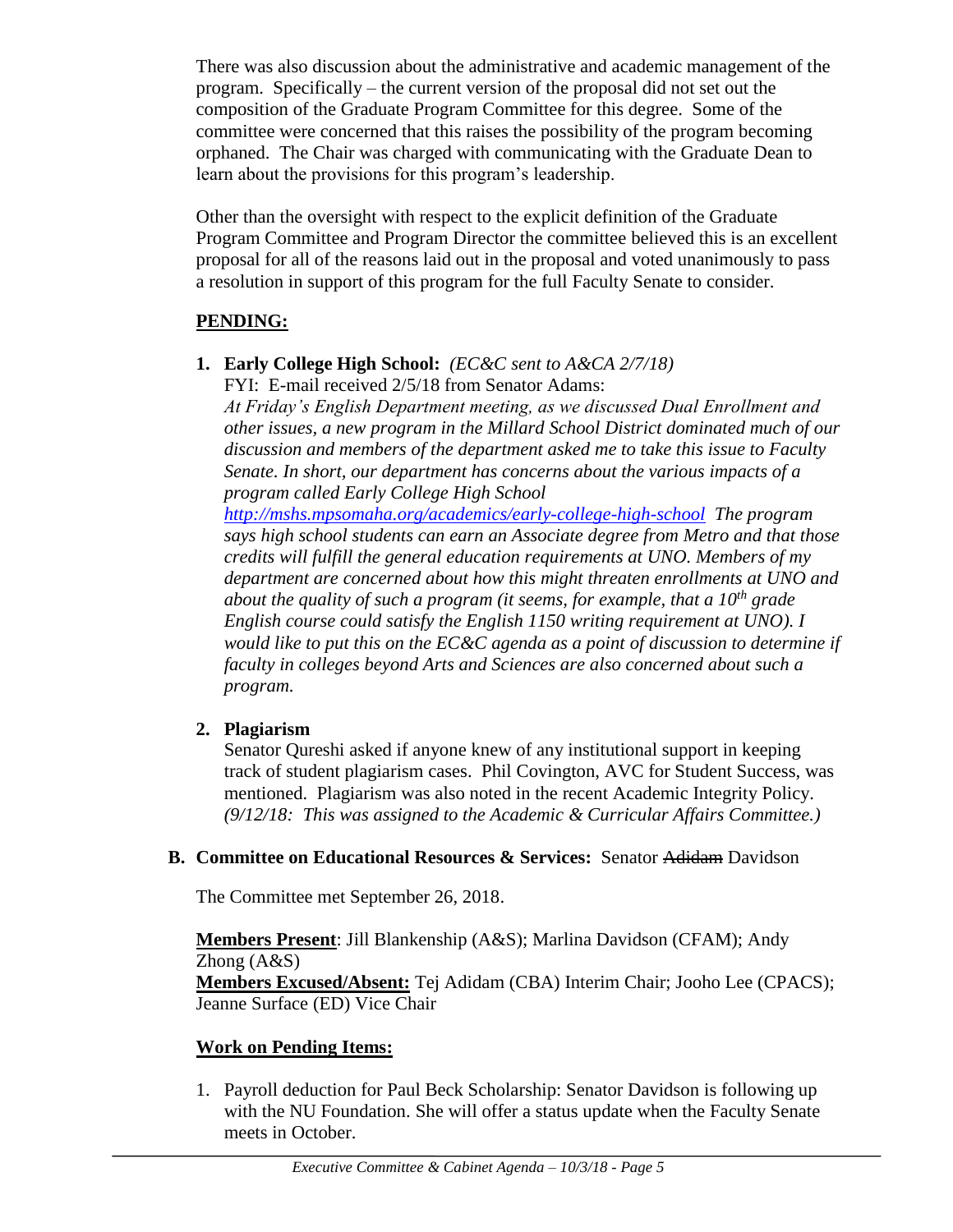- 2. Accessibility to IT classroom equipment: Senators Lee and Blankenship talked to Bret Blackman & Jaci Lindburg in ITS about technology in the classroom. See attached information for details. (agenda attachment – pgs. 16-17)
- 3. Educational Resources/Accessibility Services: Senator Davidson invited Cathy Pettid, Assistant Vice Chancellor, Student Affairs or someone from her office to attend October's committee meeting to talk about updates related to student success and accessibility in the classroom. This include Behavior Review Team (BRT) and Counseling and Psychological Services (CAPS).
- 4. Senator Zhong has recommended that we invite someone from the Library to give a short presentation at Faculty Senate to update everyone on services.

### **NEW:**

Senator Davidson has suggested that the ER  $& S$  Standing Committee description be updated to replace the wording "special education" with "accessibility services."

### **RESOLUTION: Update of ER & S Standing Committee Description**

**BE IT RESOLVED** that the Educational Resources & Services Standing Committee be updated: "The committee's responsibilities include those matters which pertain to policies involving the library, computer usage, international programs, and any other educational programs, resources, or services. In addition, the committee shall have oversight responsibility for the university committees on library and educational resources, computer usage, international programs, and special education **accessibility services**, and any other such committees as directed by the Executive Committee."

The next ERS Standing Committee meeting will be on October 31st.

### **PENDING:**

**1. Payroll Deduction for Paul Beck Scholarship** *(2/7/18) (3/7/18):* a response from Debra Wilcox (UNO Controllers Office) regarding the possibility that faculty could submit a payroll deduction that would serve as a monthly gift to the Beck scholarship fund. Senator Marlina Davidson has agreed to follow-up.

### **C. Committee on Faculty Personnel & Welfare:** Senator Huq

### **PENDING:**

**1. Wellness Fees.** *10/2017:*On Mon Sept 18, there was an initial faculty/staff wellness-based incentive program meeting in EAB 202 organized by Dan Shipp. Attending: Dan Shipp, Cathy Pettid, Joe Kaminski, Jeanne Surface, Griff Elder, Cecil Hicks, Carol Kirchner, and Esther Scarpello**.**

The group met to discuss how UNO could develop and pilot a wellness-based incentive program for faculty/staff. The wellness program needs still to be worked out—both programmatically and financially. But roughly, the idea is that, UNO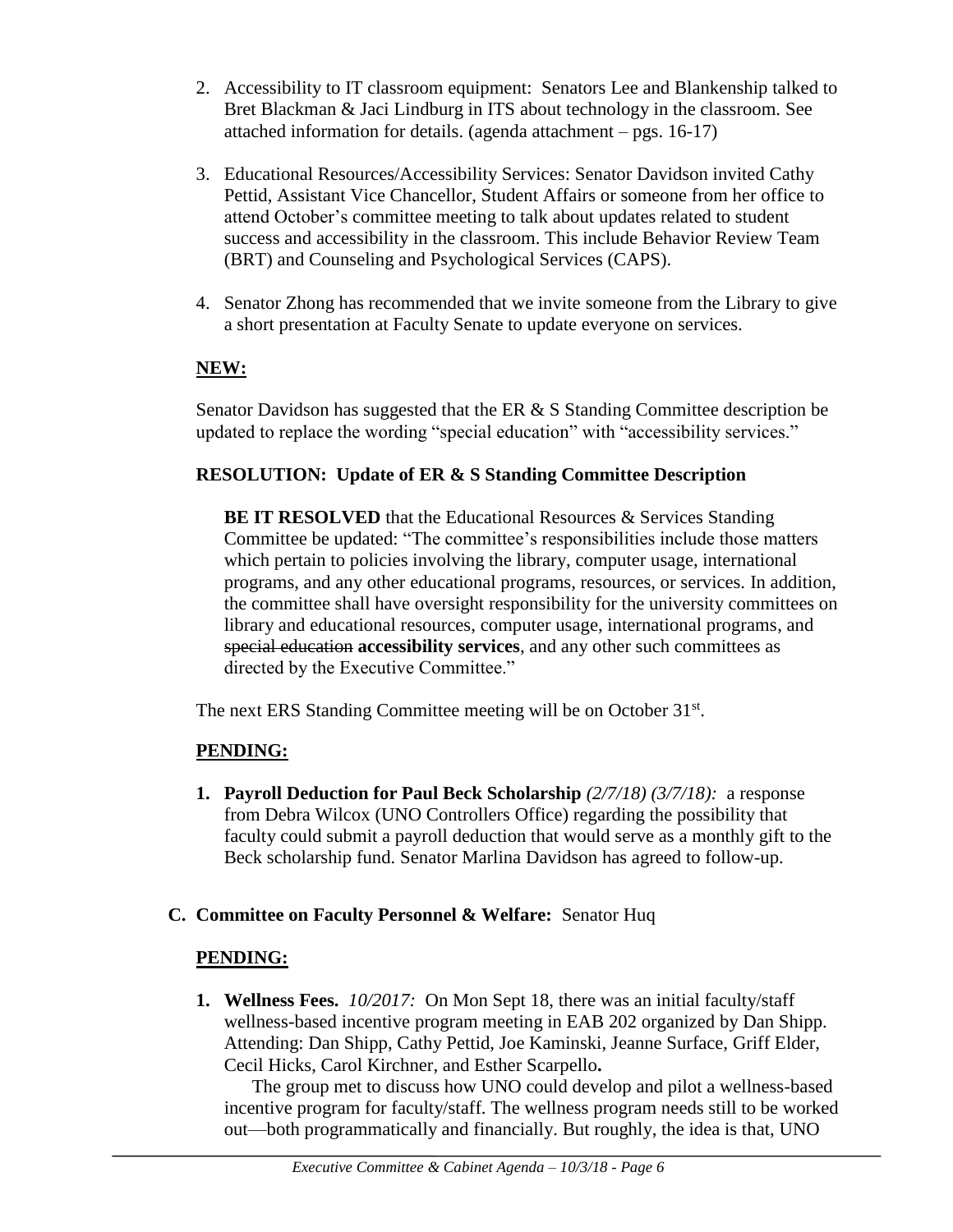would offer a pilot program that would partially reimburse the cost of a Wellness/H&K membership based upon member usage and participation in specific wellness program elements. Tentatively, the financial incentive might be as much as a \$100 reimbursement of the \$150 per semester Wellness/H&K membership fee. Details have to still be worked out. The working goal is to offer this pilot program starting in January (but if not January, then the following August-2018).

The working group plans to meet every two weeks. The first meeting will discuss the requirements for reimbursement.

I have been asked to put together a Faculty Senate Focus Group that this working group can consult.

*(On 9/5/18 the EC&C noted that the AAUP has to head this possible program/benefit.)*

**2. Faculty/Staff Safety Processes.** *10/2017 cont.:* Dr. Gina Toman has been named Faculty Human Resources Officer and Assistant to the Senior Vice Chancellor. She begins her new role on October 11**.**

We are interested in the administration developing a website similar to the Student Safety Website.

Note: We felt that the following site makes a good model:

http://academicpersonnel.unc.edu/faculty-policies-procedures-guidelines/

We expect Gina Toman will be help us address the request that there be a flow-chart that will help faculty understand and negotiate the many resources that are available: Ombudsperson, EAP person, counseling, BRT, etc. What information is confidential, etc. This "flowchart" may manifest itself in the form of the website mentioned above.

*(3/4/18 Info: Academic Affairs is doing a big website development.)*

### **3. Server for Personal Web Pages**

Senator Elder reported that last year all faculty across campus lost the server, along with the opportunity to have their own personal web sites, like Math. The Web site may have not been pretty, but it was spot on for other mathematicians to check. Senator Zhong said it now looks odd. Senator Kennedy said we all need support to get the server back for supporting personal web sites. Anything without branding is gone.

*(On 12/13/17 this issue was given to the FP&W Committee.) (3/4/18: EC&C suggested putting this item on the EC&A agenda. UNL has cloud hosting services.)*

*(8/18 Past-President Grams will e-mail about this.)*

*(At the 9/5/18 EC&C meeting it was decided to put this on the 9/19/18 EC&A agenda, as UNL already has this capability, and there were questions as to why UNO can't do the same for its faculty.)*

## **4. Air Handler for Sculpture Lab**

*(On 4/11/18 Senator Stacy reported the air handler for the Sculpture Lab is dangerously outdated. The full Senate moved to send it to the FP&W Committee to look into how it can be updated or replaced, or who to keep in contact with.)*

## **5. Accessibility to Classroom IT Equipment**

*(3/7/18):* EC&C sent this item was to the ER&S Committee**.**  *(8/15/18: ER&S moved to have this item sent to FP&W as this seems to be*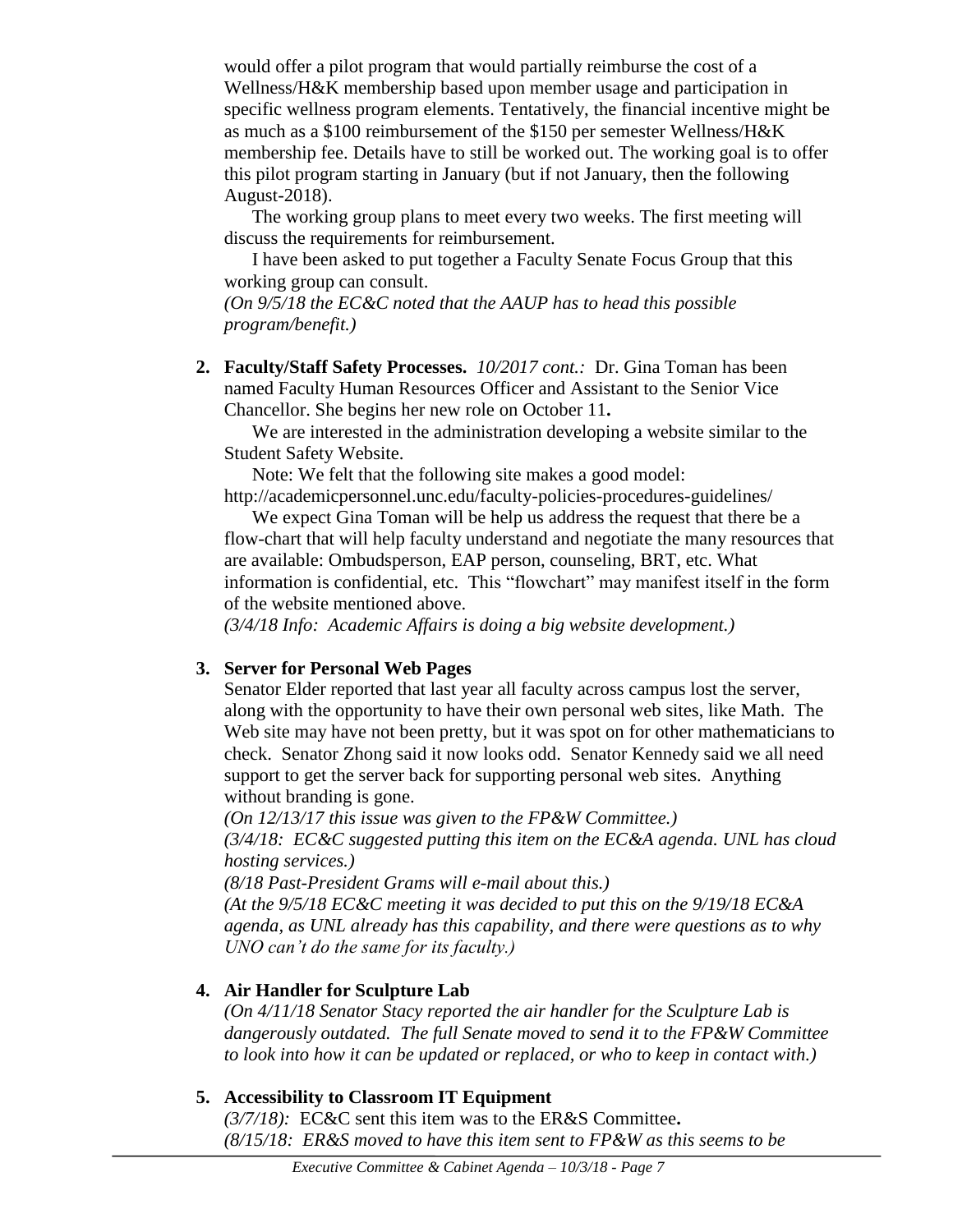### **D. Committee on Goals and Directions:** Senator Bereitschaft

The Committee met September 26, 2018. Present: Senators Arbelaez, Bereitschaft, Stacy, and Tisko Absent/Excused: Senators Roland and Sharif-Kashani

We discussed the pending issue of increasing faculty representation in campus facility planning. Unfortunately, we are unsure as to how to proceed at this juncture given that the appropriate point of contact has yet to be identified. A second pending item, the invitation of Dr. Jane Meza to discuss with our committee her goals/plans for the new joint position of AVC -- Global Engagement, also remains uncertain. It is hoped she can join us at our November 28 meeting.

The committee discussed new business pertaining to bringing solar energy infrastructure (particularly solar panels and EV charging stations) to the UNO campus. Dr. David Corbin, professor emeritus in the School of Health and Kinesiology and past president of Nebraskans for Solar, was able to lend his expertise to the discussion, suggesting potential funding sources and partnerships. The committee believes it may be worthwhile to invite Dr. Corbin to address the Senate as a whole.

### **PENDING:**

**1. Facilities Planning and Faculty Representation** (Specifically, which Facilities Planning Committee would be the best on which to have faculty representation before plans are made, not just reported?) *(Sent to G&D 2/10/16) (3/4/18 Info: Senator Bereitschaft is checking on this.)* 

#### **E. Professional Development:** Senator Boron

Attendees: Senators Boron, DeSanti, Podariu Excused Absence: Senator Cast-Brede Absent: Senators Cooper and Winter

1. Addressing List of Supportive Information for Retirees

Guest: Esther Scarpello attended to discuss common practices when faculty members are approaching retirement.

The committee discussed the need to consider generating two lists, one when faculty members are beginning to contemplate retirement, and a second for once faculty members have decided to retire.

Meetings with financial advisors are recommended, as is considering all options regarding health care coverage – these are the two biggest decisions that need to be made.

2. Regarding Sabbatical Consistency Across Departments and Colleges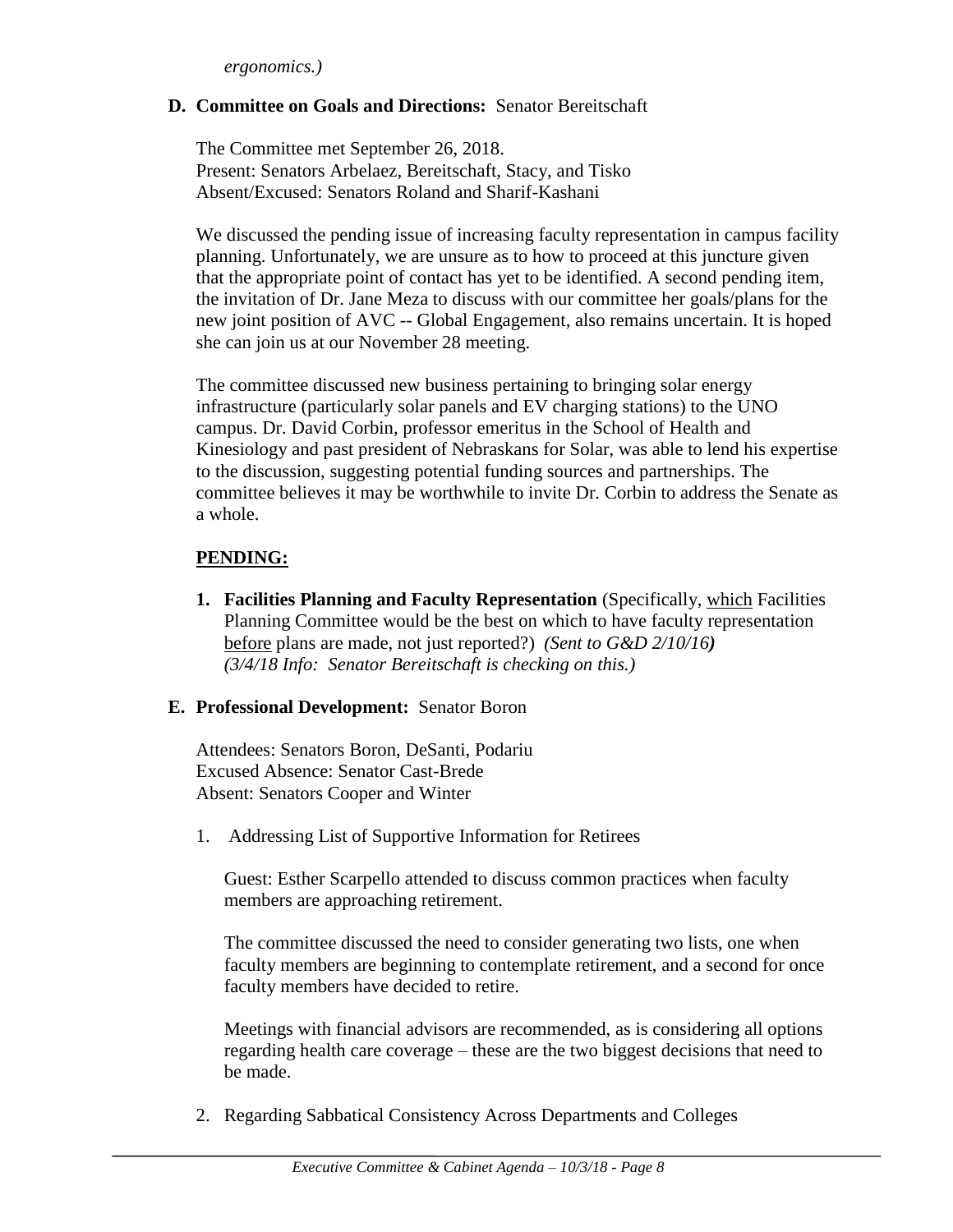Discussion: Faculty members may get different information at the department or school level that could impact whether an application is received or supported at the college-level. Is there a need to survey faculty about this process?

### Continuing Business:

Need to invite Hank Robinson from Institutional Effectiveness to discuss:

- 1. Access to teaching evaluations;
- 2. Improving meaningfulness of teaching evals (connect open-ended responses)

Next meeting: Regina Toman will visit with us regarding retirement.

### **PENDING:**

*B.J.Reed.)*

- **1. Faculty Professional Development Leave policies/procedures:**  *(1/10/18: The PD committee is waiting for deans to complete a survey to actually gauge faculty's understanding of FPD leave policies and procedures.) (At the 4/18/18 EC&A meeting this was discussed with Chancellor Gold and SVC*
- **2. Creation of an Easily Found List of What Retiring Faculty Need to Know** *(4/11/18: Sent to PD Committee.)*
- **3. Distribution of Student Evaluations** Senator Adidam noted that student evaluations and grades are now available to all chairs. Availability of student evaluations to only that faculty member's department chair, "Least Privilege," would be a better policy. *(9/12/18: This was assigned to the Professional Development Committee to see a change made.)*

### **F. Committee on Rules:** Senator Johnson

**1. Completion of RESOLUTION 4344,** 9/12/18**: Academic Freedom & Tenure Committee** *(574 Ballots were sent to UNO full time faculty. 255 Ballots were returned on time and with signed outer envelopes, 249 valid, 12 invalid.)*

**BE IT RESOLVED** that in accordance with Article 6.5.2 of the Faculty Senate Bylaws the following nominees for the Academic Freedom and Tenure Committee are brought forward by the Rules Committee for senate nomination. The ballot will be presented to the UNO Faculty.

One tenured faculty member will be elected from the following two nominees to serve a three-year term from October 16, 2018, through October 15, 2021, to replace Gwyneth Cliver, whose term will expire:

> Maria Arbelaez (149 For) ELECTED David Peterson. (99 For)

And one Non-Tenured Faculty member will be elected from the following two nominees to serve a three-year term from October 16, 2018, through October 15, 2021, to replace Alecia Anderson, whose term will expire: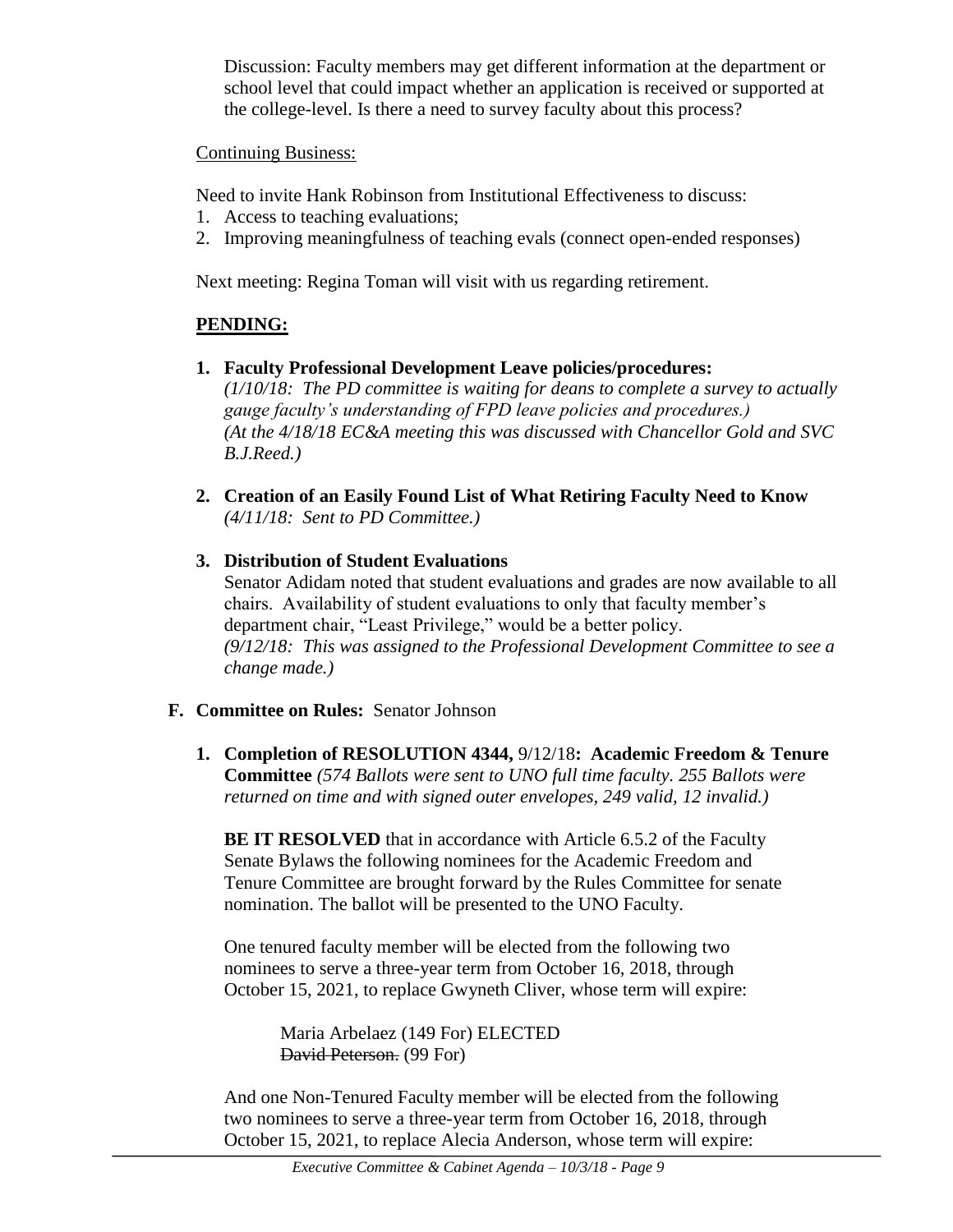Tara Richards (127 For) ELECTED Jenna Yentes. (117 For)

~~~~~~~~~~~~~~~~~~~~~~~~~~

#### **2. RESOLUTION: Faculty Senate Budget Advisory Committee Replacement**

**BE IT RESOLVED** as Michael O'Hara is retiring December 31, 2018, the following faculty member will complete his term (08/01/16 - 07/31/19):

> Dale Eesley. ~~~~~~~~~~~~~~~~~~~~~~~~~~

### **4. Completion of RESOLUTION 4331,** 5/9/18: **Student Publications Committee, Position A**

BE IT RESOLVED that the following names constitute the Faculty Senate approved list of nominees to the Student Publications Board, Position A, to replace Karen Weber, from which the Chancellor is to select one for a three-year appointment from 01/01/19 through 12/31/21 as specified in the By- Laws of the Board of Regents:

Melodae Morris Karen Weber. ~~~~~~~~~~~~~~~~~~~~~~~~~~

#### **PENDING:**

#### **V. Other Faculty Senate Committees**

**A. Faculty Senate Budget Advisory Committee Report**: Prof. Ebdon, Hall, O'Hara

#### **VI. Ad hoc Committees**

**A. (Ad hoc UNO-UNMC Faculty-to-Faculty Communication and Collaboration Committee)** Senator Barone

Next meeting is October 31, 2018.

#### **VII. Non-Senate Committee Reports**

#### **VIII. Unfinished Business**

#### **Pending**

#### **A. Teaching Evaluations**

Senator Kealey noted that information has been lost as teaching evaluations are given back to faculty now. Can another distribution mechanism be found? The evaluations are now distributed via Institutional Effectiveness. Can program be fixed?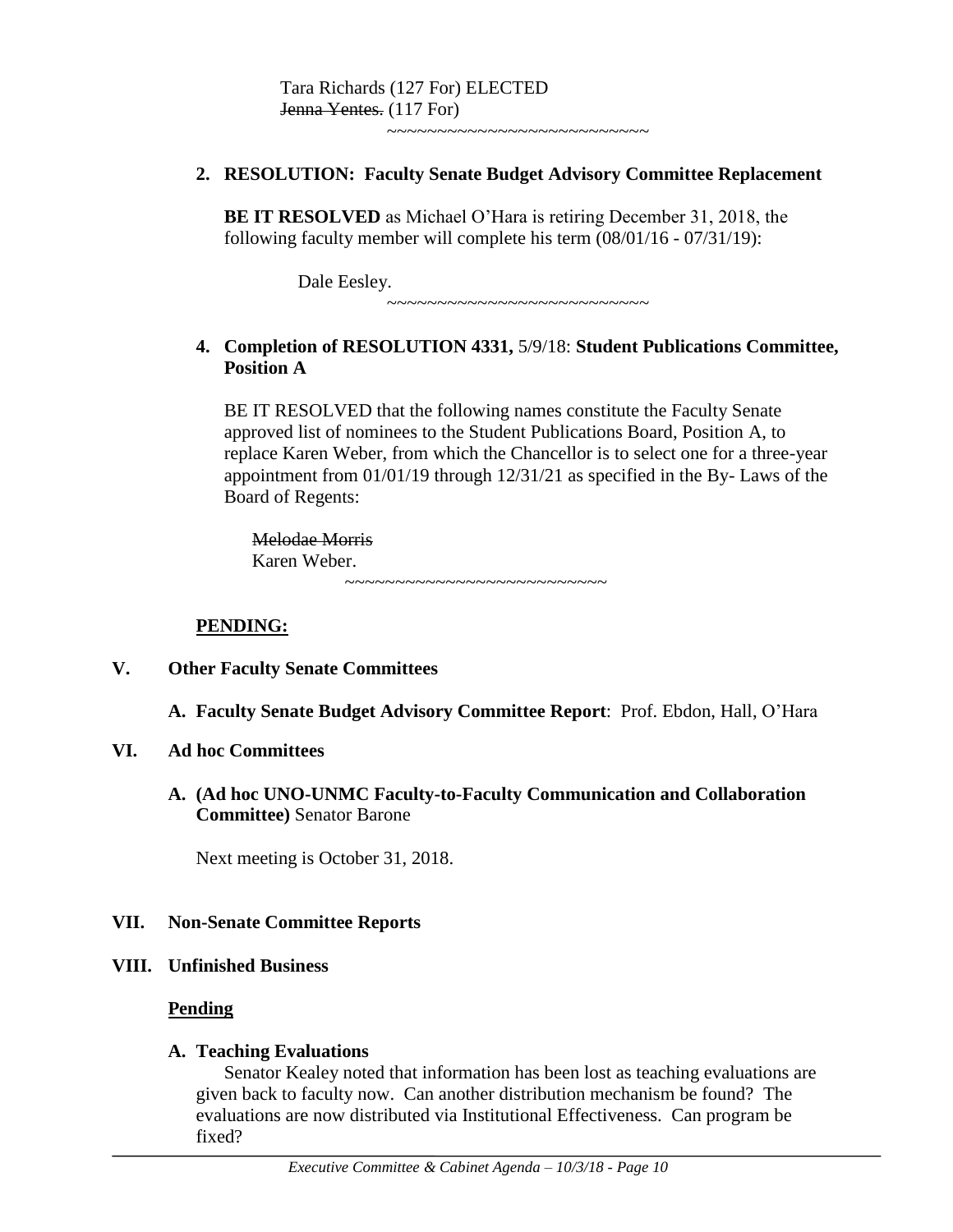\_\_\_\_\_\_\_\_\_\_\_\_\_\_\_\_\_\_\_\_\_\_\_\_\_.

### **IX. For the Good of the Order**

### **X. New Business**

### **A. RESOLUTION: Resignation and Replacement of Tammie Kennedy, A&S Senator**

**WHEREAS** A&S Senator Tammie Kennedy resigned from the Faculty Senate

**WHEREAS** the Faculty Senate Executive Committee has accepted Senator Tammie Kennedy's resignation, effective September 15, 2018, and

**BE IT RESOLVED** the College of Fine Arts and Sciences asks that the following faculty member be seated as a permanent replacement for Tammie Kennedy to complete her term to May 13, 2020:

~~~~~~~~~~~~~~~~~~~~~~~~~~

#### **XI. Adjourn**

- **XII. Announcements**
	- **A. Faculty Senate Mtg:** Wednesday, October 10, 2018, 2 p.m., **MH 218**
	- **B. EC&A Mtg:** Wednesday, October 17, 2018, 2 p.m., EAB 200
	- **C. EC&C Mtg:** Wednesday, November 7, 2018, 2 p.m., ASH 196
	- **D. Faculty Senate/SAC Awards Dinner:** Monday, April 15, 2019, evening

| <b>Schedule for 2018-2019</b>                |                                                |                   |  |  |  |  |
|----------------------------------------------|------------------------------------------------|-------------------|--|--|--|--|
| <b>EC&amp;C</b> Meetings                     | <b>Faculty Senate Meetings</b>                 |                   |  |  |  |  |
| (Usually 1 <sup>st</sup> Wednesday of month) | (Usually 2 <sup>nd</sup> Wednesday of month    |                   |  |  |  |  |
|                                              | Begin at 2 p.m.)                               | <b>Room</b>       |  |  |  |  |
| June 6                                       | <b>June</b>                                    |                   |  |  |  |  |
| $*$ July 11                                  | July                                           |                   |  |  |  |  |
| *August 1 or 8                               | August 15, 2018 (Retreat) $(3^{rd}$ Wednesday) | Mahoney           |  |  |  |  |
|                                              | (Classes begin $8/20/18$ )                     | <b>State Park</b> |  |  |  |  |
| September 5                                  | September 12                                   | CEC 230/231       |  |  |  |  |
| October 3                                    | October 10                                     | MH 218            |  |  |  |  |
| November 7                                   | November 14                                    | CEC 230/231       |  |  |  |  |
| December 5 (Prep Week)                       | December 12 (Finals Week)                      | CEC 230/231       |  |  |  |  |
|                                              | Commencement 12/14)                            |                   |  |  |  |  |
| <i>*January 2 or 9, 2019</i>                 | January 9 or 16                                | CEC 230/231       |  |  |  |  |
| (Semester Begins 1/7/18)                     |                                                |                   |  |  |  |  |